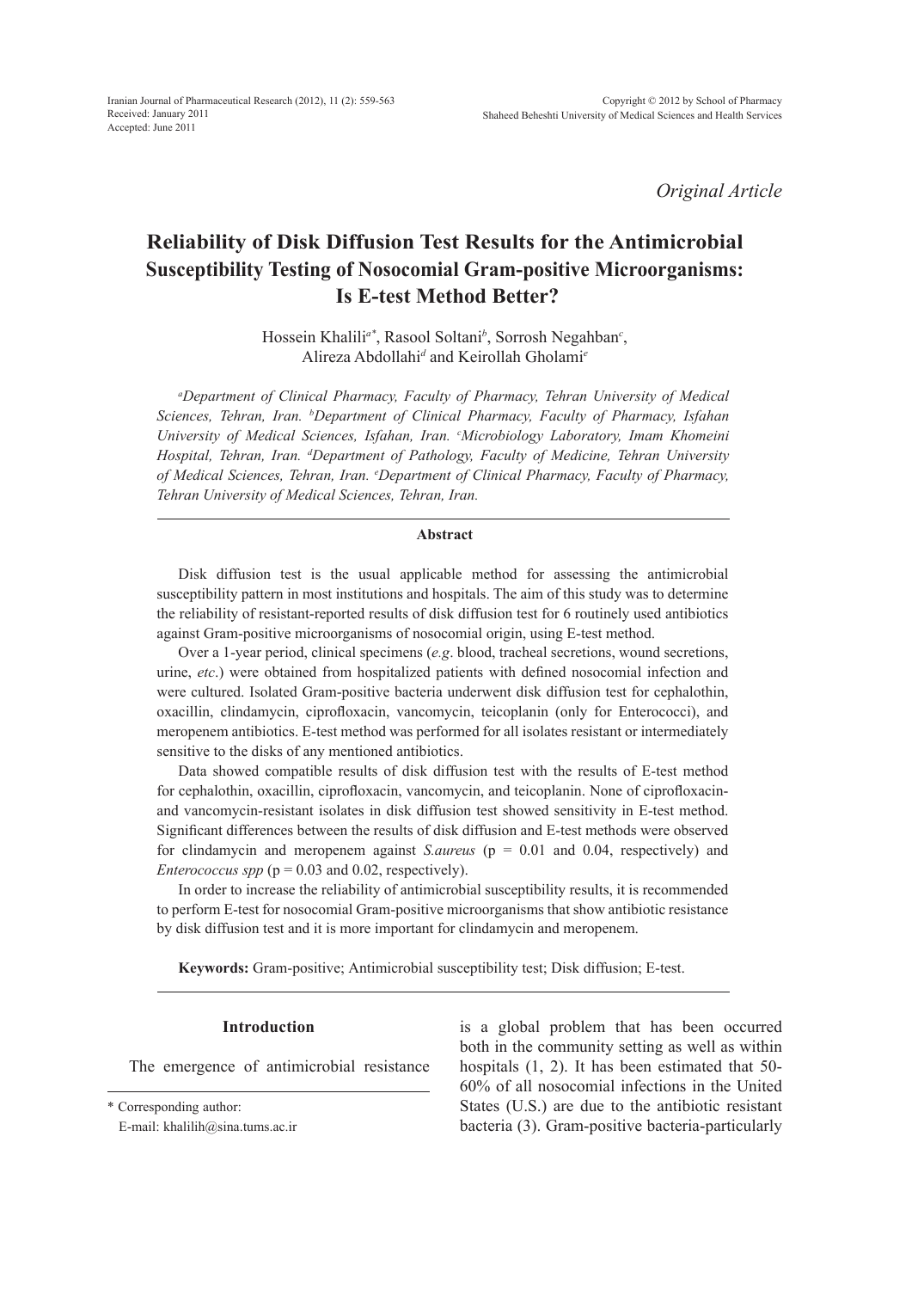gram-positive cocci like coagulase-negative Staphylococci, *Staphylococcus aureus* and *Enterococcus spp*. are extremely important pathogens in the hospital environment (4). Antimicrobial susceptibility testing is an important measure to determine the best antibiotics for the treatment of nosocomial infections. Disk diffusion test is the usual method for this purpose applied in most institutions and hospitals. Considering the value of the results of this test in decision making for antibiotic therapy of infections in hospitalized patients, it is important to know the reliability of its results. In the present study, we evaluated the reliability of resistant-reported results of disk diffusion test and determined the minimum inhibitory concentration (MIC) values for 6 routinely used antibiotics against Gram-positive microorganisms of nosocomial origin, using E-test method.

# **Experimental**

In a prospective Cross-sectional study performed over a 1-year period from March 2009 to March 2010 at Imam Khomeini Hospital (Tehran, Iran), clinical specimens (*e.g*. blood, tracheal secretions, wound secretions, urine, *etc*.) were obtained from hospitalized patients with nosocomial infection diagnosed using the Centers for Disease Control and Prevention/ National Healthcare Safety Network (CDC/ NHSN) definition of health care-associated infections (5) and sent to the hospital's microbiology lab. All specimens underwent culture and if microbial growth occurred, differential cultures and tests were performed to identify different bacterial strains. Only aerobic Gram-positive strains underwent antimicrobial susceptibility testing using disk diffusion (Kirby-Bauer) test according to the Clinical and Laboratory Standards Institute (CLSI) guidelines (6). After the inoculation of Mueller-Hinton agar culture medium (Merck, Germany) with a direct saline suspension of isolated colonies adjusted to 0.5 McFarland turbidity standard, the antibiotic disks (Padtanteb, Iran) were placed on the agar surface. After 16-18 h of incubation at 35°C, results were interpreted as either sensitive, intermediate, or resistant according to the inhibitory zone diameters around the disks using CLSI breakpoints (7). Antibiotic disks used for the tests included: cephalothin, oxacillin, clindamycin, ciprofloxacin, vancomycin, teicoplanin (only for Enterococci), and meropenem. *Staphylococcus aureus* ATCC 29213, *Enterococcus faecalis* ATCC 29212, and *Streptococcus pneumoniae* ATCC 49619 were used as standard microorganisms for quality control of the tests.

To determine the reliability of disk diffusion test and the MIC (minimum inhibitory concentration) of applied antibiotics for bacterial isolates, E-test method was performed for all resistant isolated or intermediately sensitive to disks of any above-mentioned antibiotics using the antibiotic E-test strips (AB biomerieux, Solna, Sweden) according to the manufacturer's guidelines. After the inoculation of Mueller-Hinton agar culture medium (blood agar for Streptococci) with a direct saline suspension of isolated colonies adjusted to 0.5 McFarland turbidity standard, E-test strips were placed on the agar surface. After 16-20 h of incubation (24 h for vancomycin and teicoplanin) at 35°C, the MIC values, where the edge of the inhibition ellipse intersects the side of the strip, were read. The results were interpreted as either sensitive, intermediate or resistant according to the MIC values using manufacturer's breakpoints.

## *Statistical analysis*

SPSS software (version 17) was used for statistical analysis. For comparing the susceptibility results between the resistant microorganisms in disk diffusion and E-test methods, chi-square and fisher exact test were used. P-value less than 0.05 was considered significant.

## **Results and Discussion**

During the study period, a total of 137 isolates of nosocomial Gram-positive bacteria were obtained. *Staphylococcus aureus* was the most frequently isolated microorganism (n = 77, 56.2%) followed by *Enterococcus spp.* (n = 30, 21.9%), *Staphylococcus epidermidis* (n = 21, 15.3%), *Staphylococcus hemolyticus*  $(n = 5, 3.6\%)$ , *Streptococcus group D*  $(n = 2,$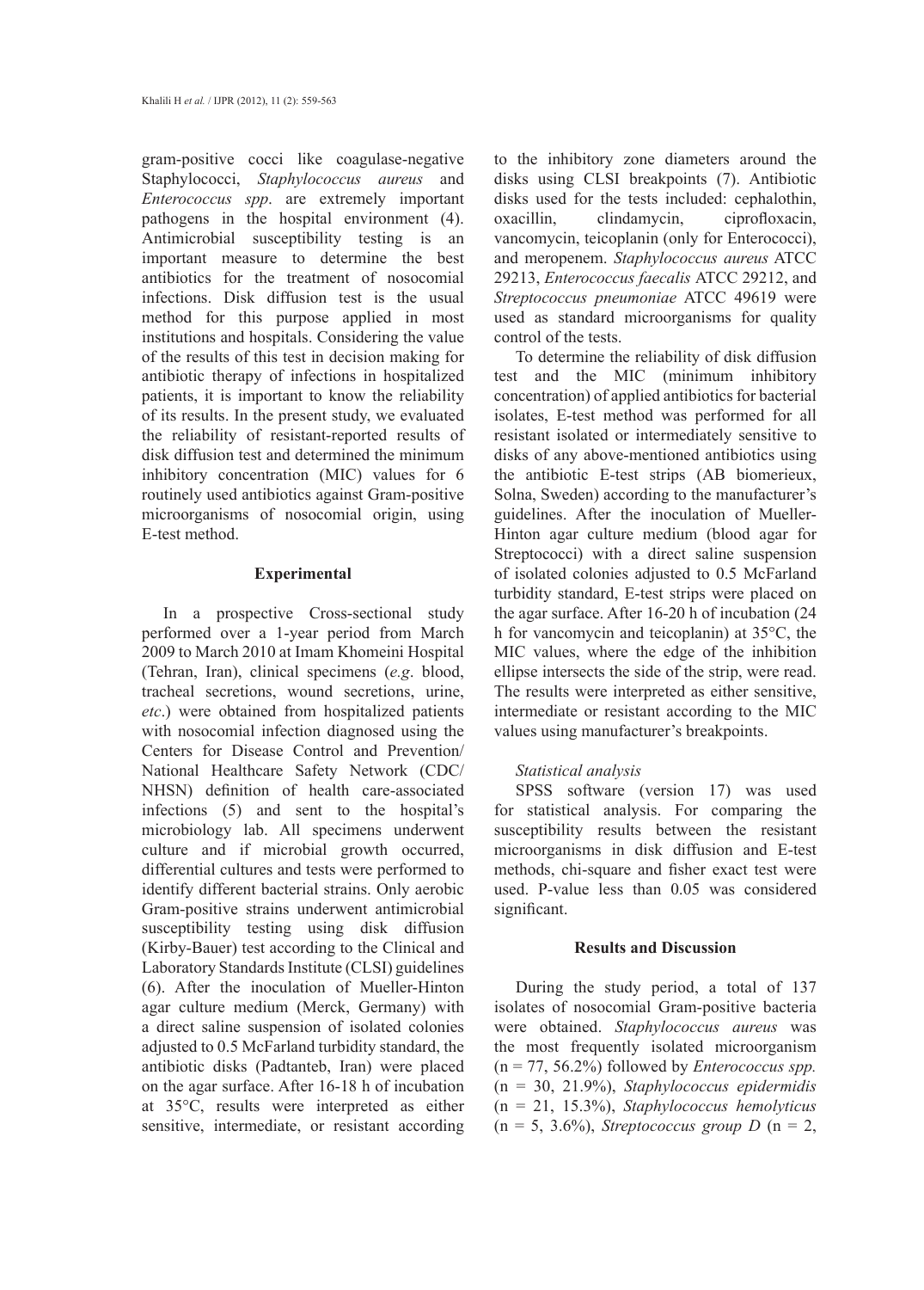Table 1 shows the results of E-test method for each of tested antibiotics against the isolated microorganisms along with the observed MIC values/ranges at each susceptibility level. None of ciprofloxacin- and vancomycin-resistant isolates in disk diffusion test showed sensitivity in E-test method. Significant differences between the results of disk diffusion and E-test methods were observed for clindamycin and meropenem against *S. aureus* ( $p = 0.01$  and 0.04, respectively) and *Enterococcus spp* (p = 0.03 and 0.02, respectively). There were not any significant differences between the disk diffusion and E-test results for other microorganisms.

Periodical assessment of common microorganisms' resistance pattern in the hospitals is essential for the selection of appropriate antibiotic regimen in patients with manifestation of an infection. Proper patient evaluation, collection of suitable patient's biological sample and coordination with an expert clinical microbiology department help the health care workers accordingly. There are some controversies about the results of methods that were used for the assessment of microorganisms' antimicrobial susceptibility. Disk diffusion method is the routine laboratory test for microorganisms' antibiotic susceptibility test in our hospitals. The results of this test are reported as susceptible, intermediate resistant, or resistant. With the development of microbial resistance and change of bacterial sensitivity to antibiotics, it is important to evaluate the MIC for each pathogenic microorganism. Serial dilution or E-test stripes are used for determining MIC. Serial dilution is a precise but time consuming and personnel-dependent method.

Our data showed acceptable agreement between the microorganisms' susceptibility results based on the disk diffusion test and the results of E-test method for cephalothin, oxacillin, ciprofloxacin, vancomycin, and teicoplanin, while there were significant differences between the results of clindamycin and meropenem. In previous studies, different levels of agreement between E-test and disk diffusion in determining antimicrobial sensitivity have been reported, depending on the types of specific organisms and antibiotics used in the studies (7-9). In a recent study performed by Erfani *et al.*, E-test method was carried out for *E.coli* strains resistant to five antibiotics in disk diffusion test. By E-test method, 47.7% of strains were sensitive to nitrofurantoin, 21.1% sensitive to gentamicin and 10.5% sensitive to cotrimoxazole, ciprofloxacin and ceftazidime (10). Therefore, it seems that the level of agreement for these two methods depends on both antibiotic and microorganism that were tested. Also, the type of applied antibiotic disks may affect the results, as the quality of disks from different manufacturers may not be similar. According to the results of antimicrobial susceptibility testing of *S.aureus, S.epidermidis* and *Enterococcus* strains, E-test method is more precise for clindamycin and meropenem. For cephalothin, oxacillin, ciprofloxacin, vancomycin, and teicoplanin, disk diffusion method has the acceptable sensitivity for the detection of resistance pattern of these microorganisms. However, it is better to use E-test method for *Stapylococcus* and *Enterococcus* strains that show resistance to either cephalothin or oxacillin disks, since the organisms with reduced (intermediate) susceptibility to these antibiotics may show resistance to disks. Moreover, due to some reports of reduced susceptibility of clinically significant Staphylococci to glycopeptide antimicrobials such as vancomycin (11, 12), vancomycin E-test can be recommended to use if any *Staphylococcus* strain show resistance to its disk. The same conclusion was made by a study that compared these two methods of vancomycin against the coagulase-negative Staphylococci isolates (CoNS) (13); in this study, four CoNS isolates were resistant to vancomycin by disk diffusion method while showing susceptibility to it by E-test method. This recommendation may also applicable for *Enterococcus* strains resistant to teicoplanin disk.

#### **Conclusion**

In order to increase the reliability of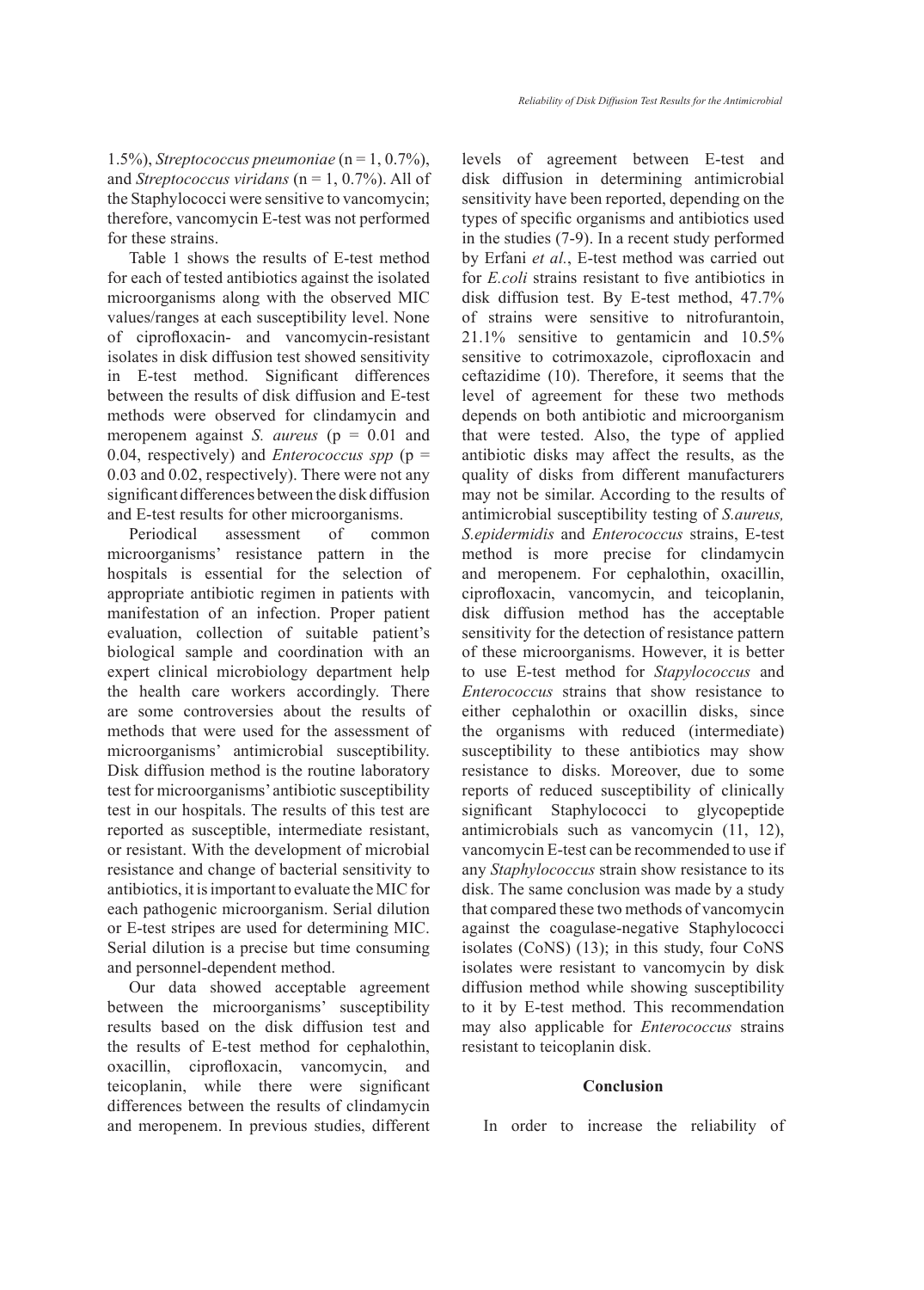# Khalili H *et al.* / IJPR (2012), 11 (2): 559-563

|               |                |                           |                      | E-test                                  |                                    |                                         |
|---------------|----------------|---------------------------|----------------------|-----------------------------------------|------------------------------------|-----------------------------------------|
| Antibiotic    | Microorganism  | <b>Disk diffusion</b>     | $\mathbf n$          | <b>Sensitive</b><br>$n$ (%) [MIC range] | Intermediate<br>n (%) [MIC range]  | <b>Resistant</b><br>$n$ (%) [MIC range] |
|               | S.aureus       | Resistant                 | 46                   | 1(2.2) [6]                              | $12(26.1)$ [12-24]                 | 33 (71.7) [32-256<]                     |
|               | Enterococcus   | Resistant<br>Intermediate | 29<br>$\mathbf{1}$   | $1(3.4)$ [4]<br>$\boldsymbol{0}$        | $3(10.3)$ [12-24]<br>$1(100)$ [16] | 25 (86.2) [32-256<]<br>$\boldsymbol{0}$ |
| Cephalothin   | S.epidermidis  | Resistant<br>Intermediate | 6<br>$\mathbf{1}$    | 1(16.7)[2]<br>$\boldsymbol{0}$          | $\boldsymbol{0}$<br>$1(100)$ [16]  | $5(83.3)$ [24-256<]<br>$\mathbf{0}$     |
|               | S.hemolyticus  | Resistant                 | 3                    | 1(33.3)[1]                              | $\boldsymbol{0}$                   | $2(66.7)$ [256 \cdot                    |
|               | Strep. Group D | Resistant                 | $\mathbf{1}$         | $\boldsymbol{0}$                        | $\mathbf{0}$                       | $1(100)$ [256<]                         |
|               | S.aureus       | Resistant                 | 49                   | $3(6.1) [0.12-0.38]$                    | $\boldsymbol{0}$                   | 46 (93.9) $[8-256<]$                    |
|               | Enterococcus   | Resistant                 | 30                   | 1(3.3) [4]                              | $3(10.0)$ [6-12]                   | 26 (86.7) [48-256<]                     |
|               | S.epidermidis  | Resistant                 | 12                   | $\boldsymbol{0}$                        | $\boldsymbol{0}$                   | 12 (100) [2-256<]                       |
| Oxacillin     | S.hemolyticus  | Resistant                 | 3                    | $\mathbf{0}$                            | $\boldsymbol{0}$                   | $3(100)$ [256 $\leq$ ]                  |
|               | Strep. Group D | Resistant                 | $\mathbf{1}$         | $\mathbf{0}$                            | $\mathbf{0}$                       | $1(100)$ [256<]                         |
|               | S.pneumoniae   | Resistant                 | $\mathbf{1}$         | $\boldsymbol{0}$                        | $\mathbf{0}$                       | $1(100)$ [6]                            |
|               | S.viridans     | Resistant                 | $\mathbf{1}$         | $1(100)$ [0.5]                          | $\mathbf{0}$                       | $\boldsymbol{0}$                        |
| Clindamycin   | S.aureus       | Resistant                 | 49                   | $5(10.2)$ [0.02-0.64]                   | $\mathbf{0}$                       | 44 (89.8) [24-256<]                     |
|               | Enterococcus   | Resistant                 | 29                   | $5(17.2)$ [0.09-12]                     | $\boldsymbol{0}$                   | $24(82.8)$ [256<]                       |
|               | S.epidermidis  | Resistant                 | 11                   | 1(9.1) [0.02]                           | $1(9.1)$ [2]                       | $9(81.8)$ [256<]                        |
|               | S.hemolyticus  | Resistant                 | 3                    | $\boldsymbol{0}$                        | $\mathbf{0}$                       | $3(100)$ [256<]                         |
|               | Strep. Group D | Resistant                 | $\mathbf{1}$         | $\mathbf{0}$                            | $\boldsymbol{0}$                   | $1(100)$ [256<]                         |
|               | S.pneumoniae   | Resistant                 | $\mathbf{1}$         | $\boldsymbol{0}$                        | $\boldsymbol{0}$                   | $1(100)$ [256 <]                        |
| Ciprofloxacin | S.aureus       | Resistant                 | 46                   | $\boldsymbol{0}$                        | $\boldsymbol{0}$                   | 46 (100) [5-32]                         |
|               | Enterococcus   | Resistant<br>Intermediate | 25<br>$\overline{c}$ | $\boldsymbol{0}$<br>$\boldsymbol{0}$    | $1(4.0)$ [2]<br>$2(100)$ [2-3]     | 24 (96.0) [32<]<br>$\boldsymbol{0}$     |
|               | S.epidermidis  | Resistant                 | 13                   | $\boldsymbol{0}$                        | $\boldsymbol{0}$                   | 13 (100) [4-32<]                        |
|               | S.hemolyticus  | Resistant                 | 3                    | $\boldsymbol{0}$                        | $\boldsymbol{0}$                   | $3(100)$ [32<]                          |
|               | Strep. Group D | Resistant                 | 1                    | $\mathbf{0}$                            | $\boldsymbol{0}$                   | $1(100)$ [32<]                          |
| Meropenem     | S.aureus       | Resistant                 | 41                   | $7(17.1)$ [0.12-4]                      | $12(29.3)$ [5-12]                  | $22(53.7)$ [16-32<]                     |
|               | Enterococcus   | Resistant                 | 26                   | $3(11.5)$ [1-4]                         | $1(3.8)$ [8]                       | 22 (84.6) [32<]                         |
|               |                | Intermediate              | $\mathbf{1}$         | $\boldsymbol{0}$                        | $1(100)$ [12]                      | $\boldsymbol{0}$                        |
|               | S.epidermidis  | Resistant                 | 11                   | $1(9.1)$ [4]                            | $2(18.2)$ [6-12]                   | $8(72.7)$ [32 \]                        |
|               | S.hemolyticus  | Resistant                 | $\mathbf{2}$         | $\boldsymbol{0}$                        | $\boldsymbol{0}$                   | $2(100)$ [32<]                          |
|               | Strep. Group D | Resistant                 | $\mathbf{1}$         | $\boldsymbol{0}$                        | $\mathbf{0}$                       | $1(100)$ [32<]                          |
|               | S.pneumoniae   | Resistant                 | $\mathbf{1}$         | $1(100)$ [0.38]                         | $\mathbf{0}$                       | $\boldsymbol{0}$                        |
| Vancomycin    | Enterococcus   | Resistant                 | 16                   | $\boldsymbol{0}$                        | $\mathbf{0}$                       | $16(100)$ [48-256<]                     |
|               | Strep. Group D | Resistant                 | $\mathbf{1}$         | $\boldsymbol{0}$                        | $\mathbf{0}$                       | $1(100)$ [256<]                         |
| Teicoplanin   | Enterococcus   | Resistant                 | 11                   | 1(9.1) [4]                              | $1(9.1)$ [24]                      | $9(81.8)$ [48-256<]                     |

**Table1.** Results of E-test method for isolated Gram-positive bacteria resistant/intermediately resistant to antibiotics in disk diffusion test

MIC, minimum inhibitory concentration.